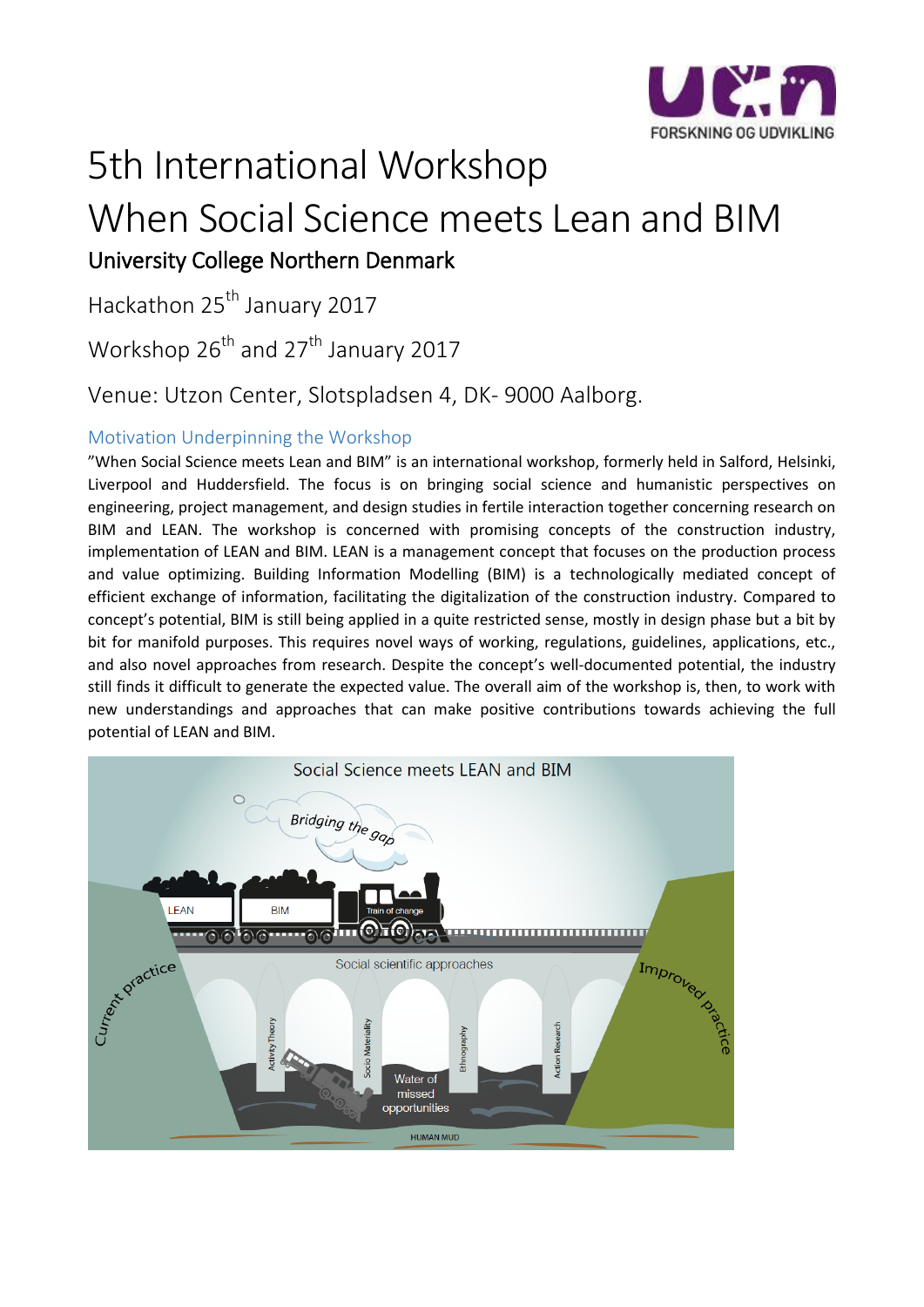The creators of the workshop, researchers from Salford University and the CRADLE group (University of Helsinki) have identified two aspects of BIM which warrant further research, namely: the necessity of a better understanding of LEAN and BIM, and its improvement integration in workplace practice. The researchers argue that current research enterprises have been too focused on technological and organizational perspectives. Therefore, research and development into LEAN and BIM must have a greater focus on their utilization in everyday practice, thus bridging the gap between potential value and current practice. *"How to cross the bridge over water of missed opportunities and unfulfilled potentials? What is the energy to fuel the practice train to improvements?"*

# AIM  $-$  "Bridging the gap"

The aim of the workshop is to generate new perspectives and understandings (invoking social scientific approaches) of a better use of digital technologies (BIM) and collaborative construction methods (LEAN). Combining solution-driven and problem-driven approaches together for new openings. Specific objectives of the workshop:

- Creating new ideas and knowledge across academic disciplines.
- Creating networks between researchers, students, practitioners across disciplines and nations.
- Working with challenges close to practice.

# Who can participate in the Workshop?

This year, the workshop invites researchers and practitioners from the construction industry to participate in a Hackathon\*. Practitioners from the surrounding industry are welcome to participate both in the Hackathon and the workshop itself.

## Program

Wednesday is intended for Ph.D. students and other interested, where the hackathon is held. Ph.D. students are invited to develop prototypes with the use of BIM. A hackathon (or a hack day) is where developers meet and cooperate intensively about concept prototyping. Hackathons are often conducted within a specific theme, centered about few data (source: Wikipedia). The Danish contractor, MT Højgaard, makes their VDC-lab available during the hackathon. The participants work or conduct research in the use of LEAN and BIM.

On Thursday and Friday, the workshop will take place in the Utzon Center in Aalborg. On Thursday, a keynote speaker opens the workshop. Hereafter, discussions will be conducted at "round tables". In the afternoon, the results of the Hackathon will be presented. The day ends with a Conference Dinner in Aalborg City. On Friday a second keynote speaker will start the day, and the last paper session will take place. The day will be concluded with a recap of the key insights of the workshop.

### Input – output

- Before Workshop
	- $\circ$  Send abstract, latest the 20<sup>th</sup> November
	- $\circ$  Abstract review, the 27<sup>th</sup> November (accept/reject)
	- o The accepted abstracts must be developed into a short paper of maximum six pages.
	- $\circ$  Deadline for paper submission, the 12<sup>th</sup> January.
- Workshop
	- o The short paper is discussed at the workshop
	- After Workshop (Journal processes begin)
		- o Invited papers will be selected for a Special Issue
		- o The short papers have to be further developed to the journal's requirements
		- o Papers will be reviewed by the journal reviewers